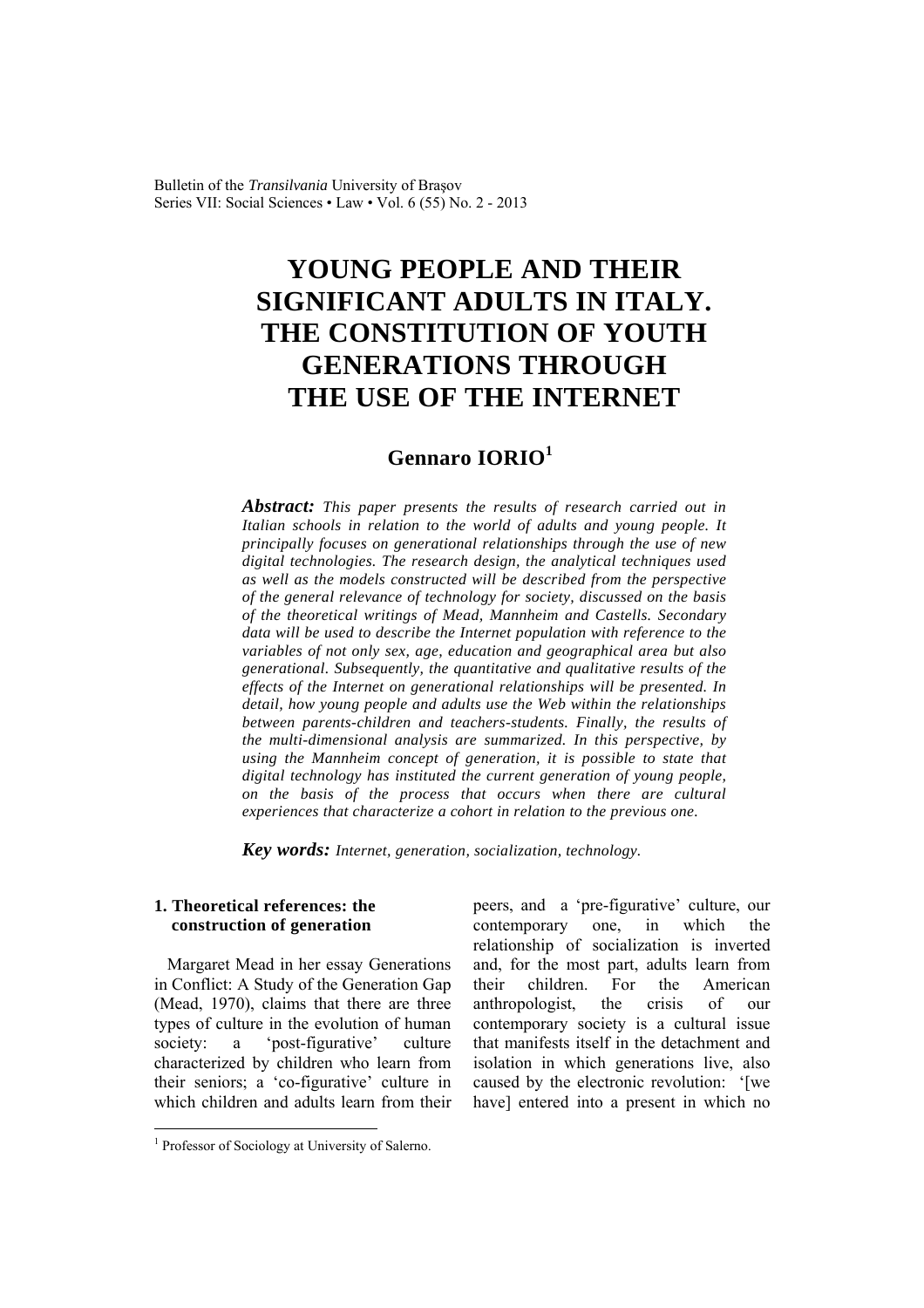one was prepared for from an understanding of the past, from an interpretation of the experience that was drawing closer or by a forecast of the future. All of us who grew up before the Second World War are pioneers, immigrants in time from their own familiar worlds that they left behind to live in a new era in which conditions are quite different from those they previously experienced. Intellectually, we are still connected to the past, to that world that existed during our childhood and adolescence. Born and having grown up before the electronic revolution, many among us still do not understand what it represents… The younger generations… are similar to the first generation born in a new host country. They are at home in this era. Artificial satellites are the norm in their skies… those that use electronic calculators do not anthropomorphise them, because they are aware that they have been programmed by human beings' (ibidem, pp. 112-3).

In the Network Society (Castells, 2002; Iorio, 2005), it is worth noting a radical break-off between the two generational groups that live in mutual contact but are isolated. Young people and adults face each other with awareness that nobody will, in considerable measure, live an experience already lived by the other. For the first time, no adult will be able to live the empathic experience that allows them to understand the young people they are faced with. No one will be able to act as a parent or teacher of a certain time, who can recall their youth in order to understand the experience of their own children or students. This is probably what many adults insist on doing, even though they are fully aware of the inadequacy of their own tools.

Digital technology, therefore, transforms a cohort into a generation. In fact, according to Mannheim, generations are

the product of cultural and historical influences that cause a discontinuity in the biography of individuals, the effect of a rapid social-historical transformation: "it is not the fact of having been born chronologically at the same time, of having become young people, adults and old at the same time, that constitutes one's location in the social space, but only the chance that derives from it to take part in the same events, life content, etc., and even more, to do that starting from the same 'stratified conscience'" (Mannheim, 1974, pp.346-7).

 Mannheim again indicates the concept of the 'generational nexus,' the condition for the configuration of a generation. This occurs when a historical discontinuity produces a fracture, limited in time and not permanent, in the transmission of the traditional cultural patrimony of adults to their children. The transformation has an impact on all the members of a society, but is particularly incisive on the values of young people, especially those included in the age bracket of our group who find themselves in a period of transition in which the bonds with the significant adults in their lives become weaker and without any others substituting them. These are the conditions that cause a restructuring of the cognitive maps of individuals, of their self-images and what they think of their world. (Cavalli et al., 2008, p. 332).

#### **2. The methodology and research design**

The research is part of a larger national survey carried out using analytical, qualitative and quantitative techniques. It was carried out in cities in both the North and South of Italy: Bari, Bergamo, Milan, Salerno and Turin. In the first phase, the qualitative research involved 38 students between the age of 14 - 18, and their respective one parent and one teacher, for a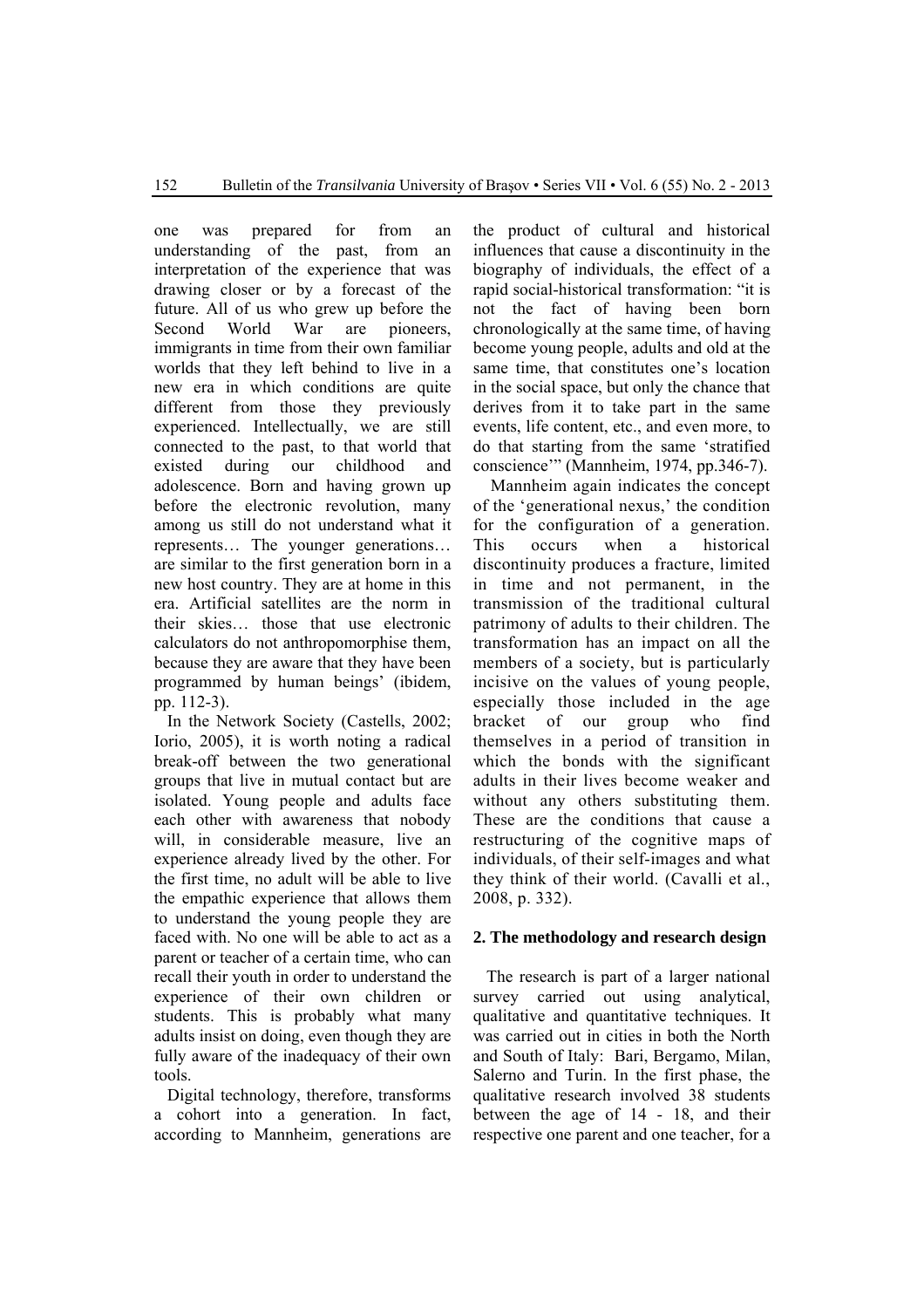total of 114 interviews. The sampling was organized by selecting the students on the basis of gender (the students interviewed were females and males), school attended (lyceums, technical and professional institutes) and city. The technique used followed the rule of a structured interview. The order in which to ask the questions, as well as the way to formulate them, was left up to the judgement of the interviewer who, during the conversation, could explain its meaning, answer requests for clarification, and more in-depth understanding, etc. The 'stimulus' was the same for everyone, even if there was total freedom in expressing the responses, due to the all questions being open-ended. The qualitative analysis of the documents was carried out with a hermeneutic approach as well as using Atlas-Ti software.

In the second phase, the quantitative analysis consisted of the administration of an anonymous questionnaire made up of prevalently closed-ended questions to a representative sample of 1,294 students from 60 classes in high schools distributed in a proportional manner throughout the five cities. The data were analysed according to three levels. The first level involved a univariate and bivariate analysis. The construction of a synthetic index made it possible to analyse the associations between Internet use with other variable indexes such as: propensity towards deviance [1], openness to others [2], significance of the peer network [3], significance of the family of origin network [4] and scholastic achievement [5]. The second level consisted of submitting some categorical variables to multiple correspondences analysis [6] (MCA) in order to explore, describe and synthesize the information in question, reducing it to a smaller number of latent constructs [7]. The third phase consisted of a hierarchical type of cluster analysis, in order to classify the young people who

were interviewed on the basis of their different ways of using the Internet. This analysis produced three significant clusters. The choice of the divisions therefore resulted in the creation of the three groups and was optimized through the supportive alignment of a nonhierarchical classification and a repeated division, in order to improve the solutions obtained through the adoption of criteriaobjectives [8].

Finally, a cluster analysis was carried out with a method that included the variables in relation to the education level of the father, city of residence; type of secondary school (lyceum/ technical/ professional).

#### **3. How and why: use of the Web among students**

Digital technology is an integral part of the daily lives of young people (Tapscott, 1998; Prensky, 2001). Internet offers an environment that allows everyone to cultivate daily passions, sports, relationships or entertainment. It is a socialization instrument, used to maintain relationships with friends as well as make new ones. It can be used to be kept update with information as well as study better for school tests.

In our model group, 87.6% surfs the Web and only 12.4% have never used it. There are no differences between males and females. The most popular sites are about music, which reach a percentage of 81.4%, followed by access to others containing information (60.1%) and news (55.6%). The least visited sites are those dealing with virtual encounters, visited by 23.2%.

Nevertheless, upon analysing the data of the "assiduous" surfers, i.e., who uses the Web for more than two hours a day, there is a different order of preferences. In first place, there are the virtual contact sites (49.4%). The most chosen modality is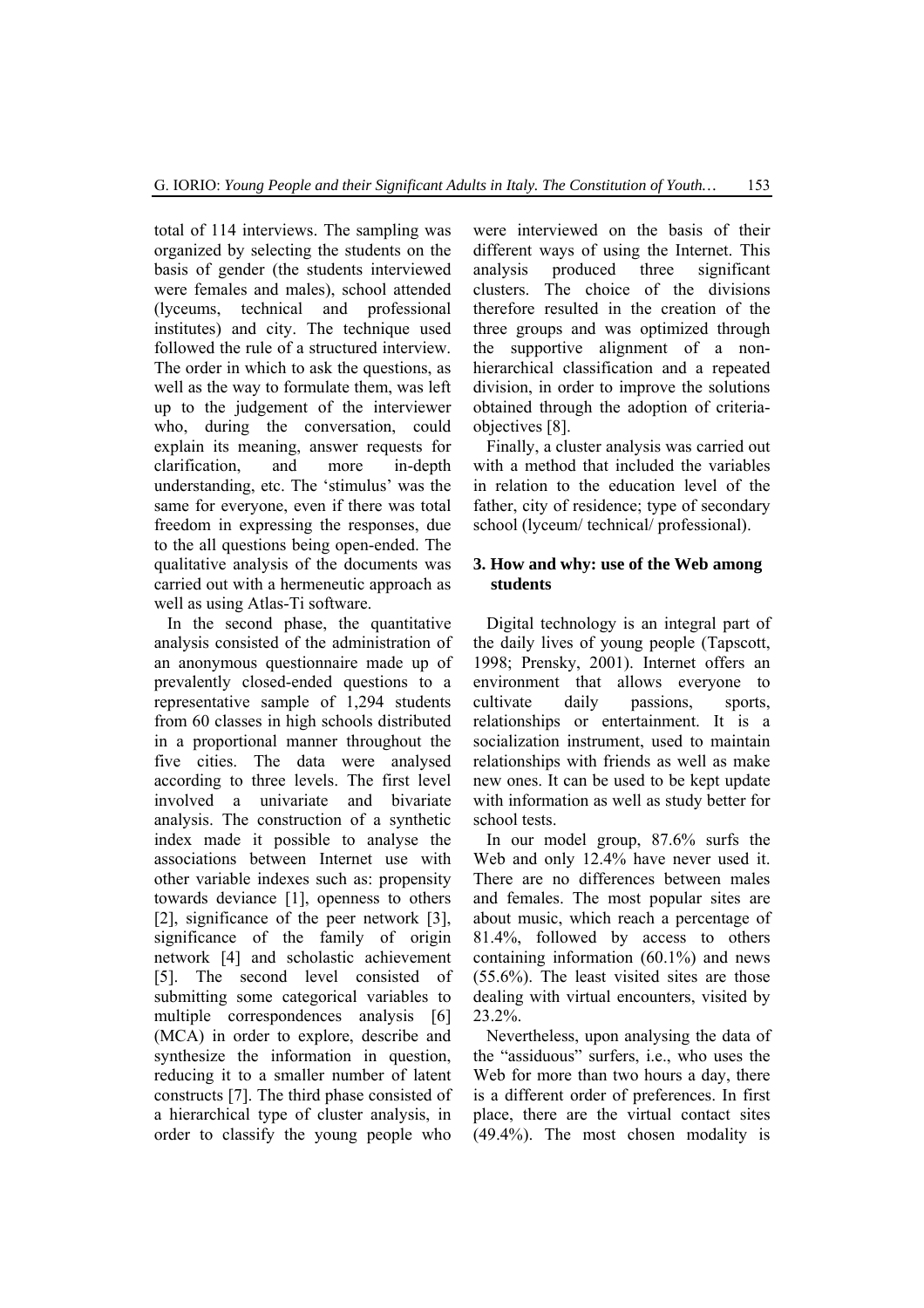"other" (39.9%). There is no specific information about this category, but it is probably related to a varied group of sites, not cited in the question.

Students were asked if they used the Web for their scholastic choices. 18.1% of the total has used the Web for this reason. It also emerges that they are mature, generally being aware, attentive and responsible when using the Internet. In fact, 43.9% went online to find the teaching curriculum of the school they had chosen, while 17.8% did so to compare the different institutions and 16.1% to compare the different educational tracks available. Only 9% used the Web to look at photos of their new school. It seems, therefore, that the Internet is used to acquire information about their personal life.

Combining the response modalities of 'sometimes' and 'often' shows that the use of search engines, communication tools, as well as the exchange of music files, films and programmes is over 80%. "The use for study purposes, to do research, but also for entertainment as well as to communicate with others.... I feel passion and freedom. Passion because I feel capable when using the Internet, freedom because I feel like I can do what I want, of course within legal limits… one time I had a test the following day and I could not study the subject in detail and, thanks to the Internet, I found what I needed" (F.,L.,I.,S.) [9].

Apparently, there do not seem to be any significant differences between the South and North of Italy. In fact, in the first context, the percentage of connections is equal to 86.7%, in the latter 88.2%. However, looking at the disaggregated data of the time spent on the Internet, there is a percentage of "assiduous" youth in the South equal to 43.8%, while in the North, it is only 27.7%. Thus, those in the South are not less inclined than their peers in the North to access the virtual world, but

rather demonstrate a greater intensity in the use of technology.

The Web seems to be used even more than the computer. In fact, the access terminal is often a mobile phone, or "multimedia I-pod," offering different media (Morcellini, 2005).

"Internet? It's important and you use it to find a bit of everything: music, if you want to find an apartment, whatever it may be. My parents went to Greece this summer – because one of my aunts lives in Greece… we are in Italy and she is in Greece – while I was in Germany, and so my aunt downloaded all the pictures of Cologne. When we saw each other again, back home, I wanted to show my mother my photos, to say to her: 'Look I was there.' My mother took the things that had been downloaded from the Internet: 'Oh, but I know it, this is the central station, this is the church.' 'Alright, you've already seen everything'; they already knew everything" (F., L., S., N.).

Young people use the Web according to the logic of learning by doing, that is, they learn by using and transforming the digital tool, outside of its normal context, in direct connection with the tool and with whoever uses it. At the same time, they become creators of it, proposing new solutions in order to respond better to their interests. Its diffusion, therefore, goes ahead according to a "viral" logic, a contagious one, with the best solutions being adopted and substituted only when a better one is found.

"I learned together with my cousins and friends… if I need help with it, I ask them" (M., L., I., S.).

 "I learned alone; when I needed some information, I asked the first person that came my way… or better still, I asked on the Internet"  $(F_., L_., S_., N.).$ 

Whether they are from the North or South, enrolled in a lyceum or technical school, religious, nonbelievers or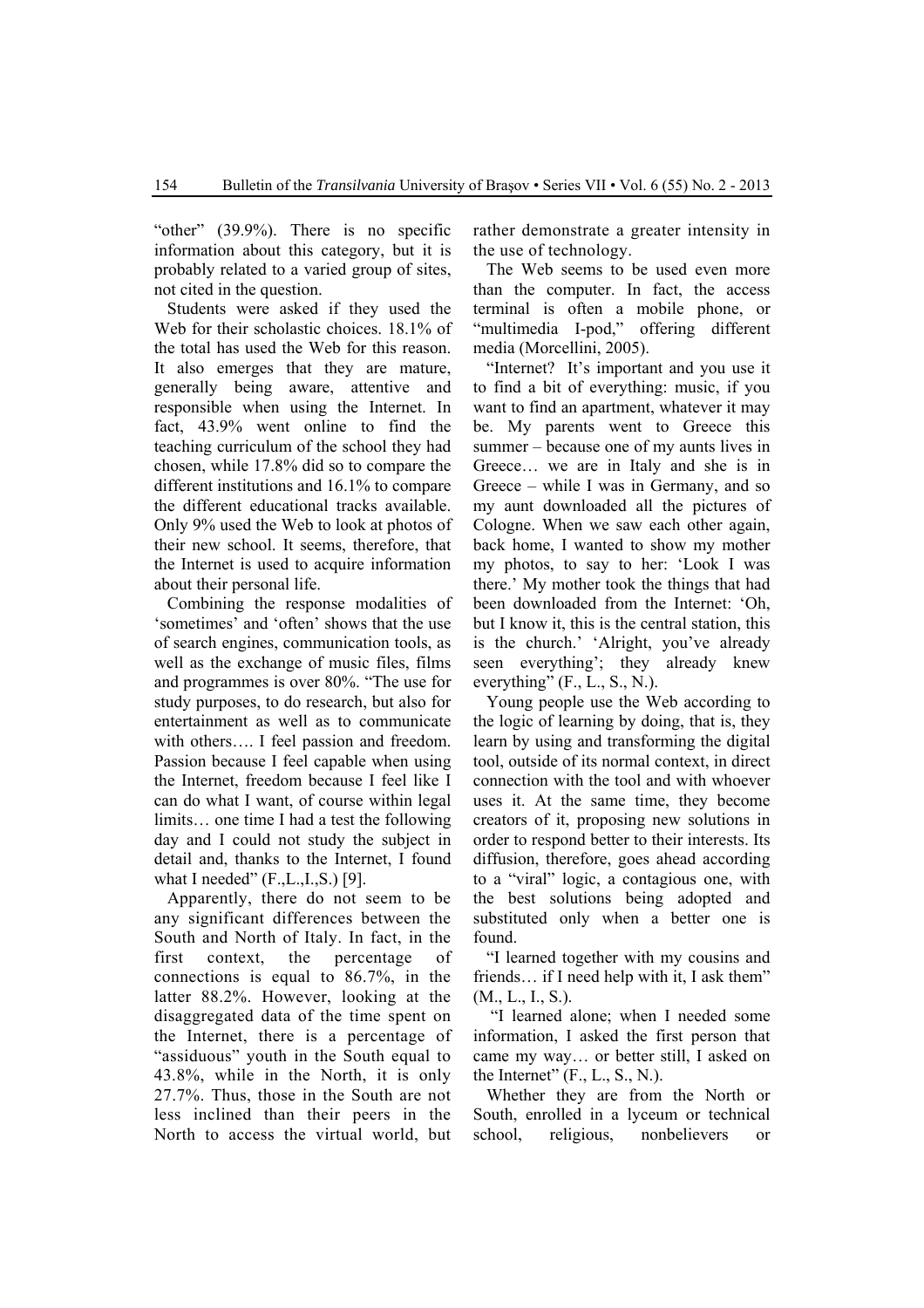agnostics, Italian or foreigners, from a rich or poor family, introverted or out-going, their parents educated or not, young people use the Web to respond to their desires, needs, or to carry out their duties. Music, friendships, family relationships, professional goals, studies, research, all find their reference point on the Internet, to acquire information that better respond to the expectations of their daily lives. Their lifestyle is a hybrid of material and immaterial, of real and virtual worlds, of places and spaces. In conclusion, they become a fluid point of the Web, an example of "culture of virtual reality". In this context, however, "significant adults" progressively lose their power, their prestige, becoming less and less the reference point for the on-line life of youths.

#### **4. The relationship between parents and children**

"… and if you are ignorant like me, how do you educate your child how to use it… they have learned it on their own…. they instinctively know these things… so perhaps they should be the ones to educate us" (F., D., I., S.) [10].

Digital technology has marked the nature of new generations. For young people, the environment will be never like that of their adults. It is worth noting the diversity in the fruition of music among new generations, of their relationship to sexuality, the family, the learning process, food, work, of the ease and comfort that characterize daily life as they go from television to the computer, to the Web, the car, airplane, other accessories; the heating and conditioning of the environment we live our lives, as well as the infinite gadgets that for adults represented a novelty and a conquest, giving the idea that in some way life is made easier and less tiring. For our adolescents and young

people, all of this represents nothing new or special. That which is "real" is a fact for adults to conquer and understand with effort, while for new generations it is a free space, modelled and rendered always greater by new technologies. Martinotti recalls: "My generation grew up doing many things with their hands and feet…. The generation of my students grew up instead with their hands on buttons… just click and something happens" (Martinotti, 2002, p. XVII). The patrimony of adult experiences is therefore not useful for our "new heroes".

Up until now, growth has occurred through the progressive discovery of "the secrets of life": each age has had its own experience. Adults were like the guardians of the night, delegated to deciding to gradually reveal, in ways deemed appropriate, what could pass through and what had to remain "outside the door" of knowledge, that is, which experience was perhaps premature for the psyche of the adolescent. Traditionally, childhood was a period of life cut off from the real world. Children were surrounded and protected by adults, hiding several aspects of life because they were not yet seen as emotionally ready to face them. This is now no longer possible: everyone, even children, knows how to get to know everything right away, at least potentially. This is the denouncement made by Neil Postman: the annulment of childhood, the transformation of children into "small adults," not yet grown up, but already deprived of their season (Postman, 1982).

Results show that 72% spend more than one hour in a virtual environment and over a third go over two hours. It is a matter of self-monitored hours, conducted in the absolute absence of significant adults: 84.2% of Internet users surfs alone. The competent presence, with the educational functions of parents, is equal to 0.8%; that is, only 10 young people interviewed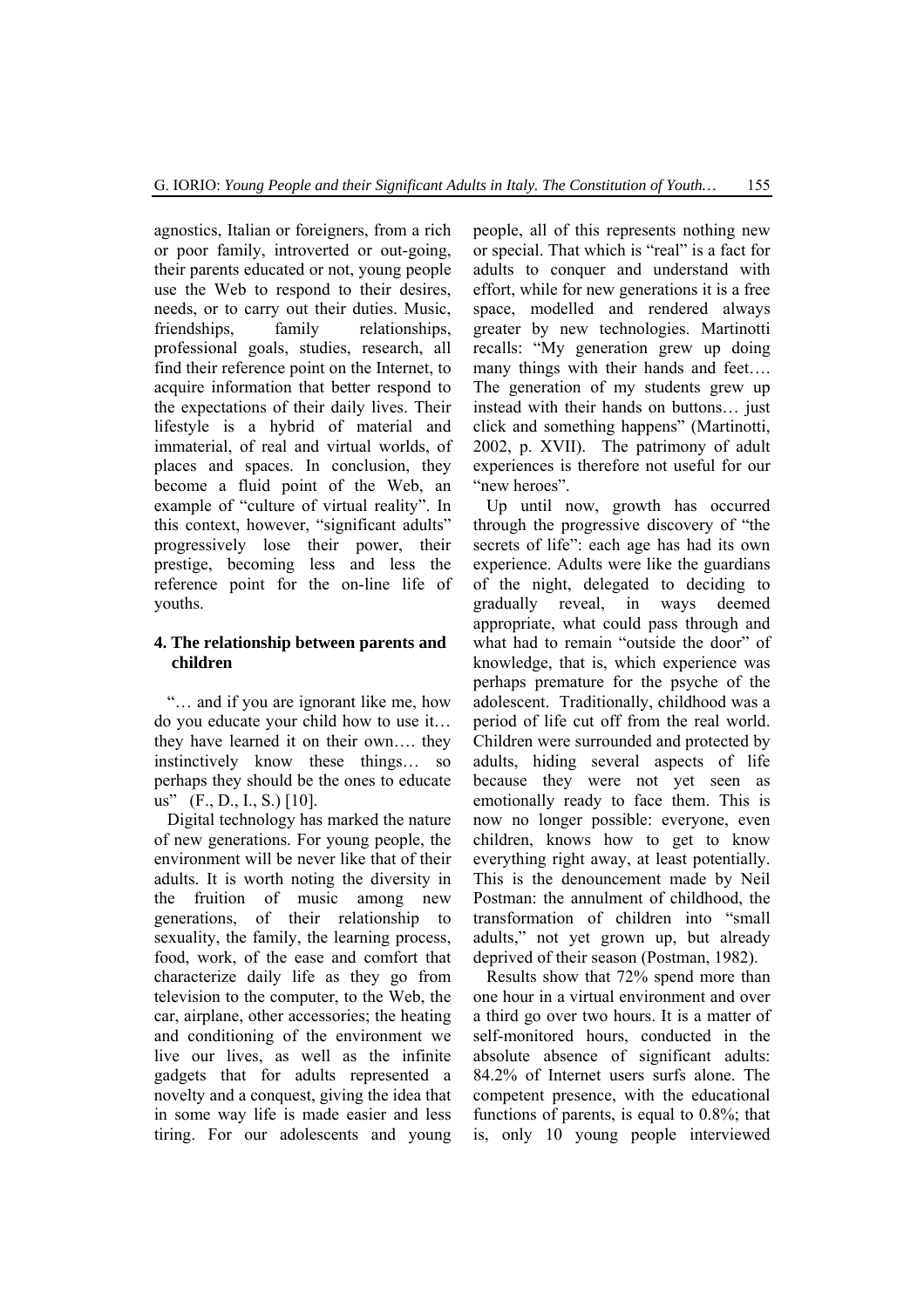stated that they access the Internet with their father and mother present. For 11.5%, the Web is the place they use with their friends, while only 3.4% are online with their brothers and sisters.

In the current transformation, adults have lost their educational function in relation to the new generations. Adults, in great part, do not know this world, do not live in it, and for this reason they are scared by it. There is a growing desire in them to either control or censure it through prohibiting the use of the computer and Internet in their home. They become a sort of "police" but feel frustrated. They are fully aware that repression can be ineffective and they often turn it around. However, they believe they have fulfilled their duty to "tame the beast," and their consciences seem to be appeased. In reality, deep down, they feel a sense of inadequacy.

The "controlling" parent tries to monitor, but…: "I control the use of the Internet, but I don't know up to what point I can do it. If not now, he will later learn to hide what he is doing, if he wants to do things behind my back" (F., L., I., S.).

The most worried parent becomes a "censurer": "I do not control, but I prohibit him from using the Internet. At home, in this moment we have no Internet connection… I know that at times he goes to the Internet Café or to a friend's house and he uses it. I only hope that those parents have been attentive and put up some screening device. But this is part of the game"  $(M.,L.,I.,S.).$ 

Some parents even maintain that it is not the task of the family to intrude in the sites, the experiences and identities built by adolescents on the Web. In addition to the "policing" parent (i.e., the type that monitors and censures), there is also the "absent" type. This attitude in certain cases is due to the inexistence of cognitive tools to think to involve themselves in this relationship, as an immigrant mother stated:

"My son uses the Internet but I don't know where he learned to, maybe at some friends' house… and I cannot monitor his use of it; in any case, it's not the family's task to control it" (M., D., I., S.).

A third type is the parent who is "aware," who understands the Internet world. He/she is aware of its different uses and the meaning it has for his/her children. They are parents who typically have the following characteristics: either a high education or are under 45 years of age, or they have a job that involves a computer and use of the Internet. All the same, this type of parent still feels fear.

One stated: "I cannot monitor how he uses it, but he is at friends' house that I trust him… there is not 100% control. In fact, they even made some purchases, but all summed up, I'm not worried about my daughters, they are old enough…. We do not have Internet at all because we don't know how it works… to control what one can and cannot do, we preferred not to have it. An educational course would be called for, even though it's always the teenager who ultimately chooses and often their curiosity gets the better of them ..."  $(F.D., I., S.).$ 

Another difference between "significant adults" and young people is seen in analysing the two processes. The first, how adults (a few) learn to use the Internet, from which emerges that learning happens in formal contexts –they have normally taken courses, therefore the logic of socialization is of the *using by learning* type.

"I am very ignorant, due to circumstances, I use the computer like a typewriter and I rarely search for anything on the Internet, but I am really indifferent to it, like cave people; certainly I use Internet for specific actions, such as buying airline tickets, but I really do not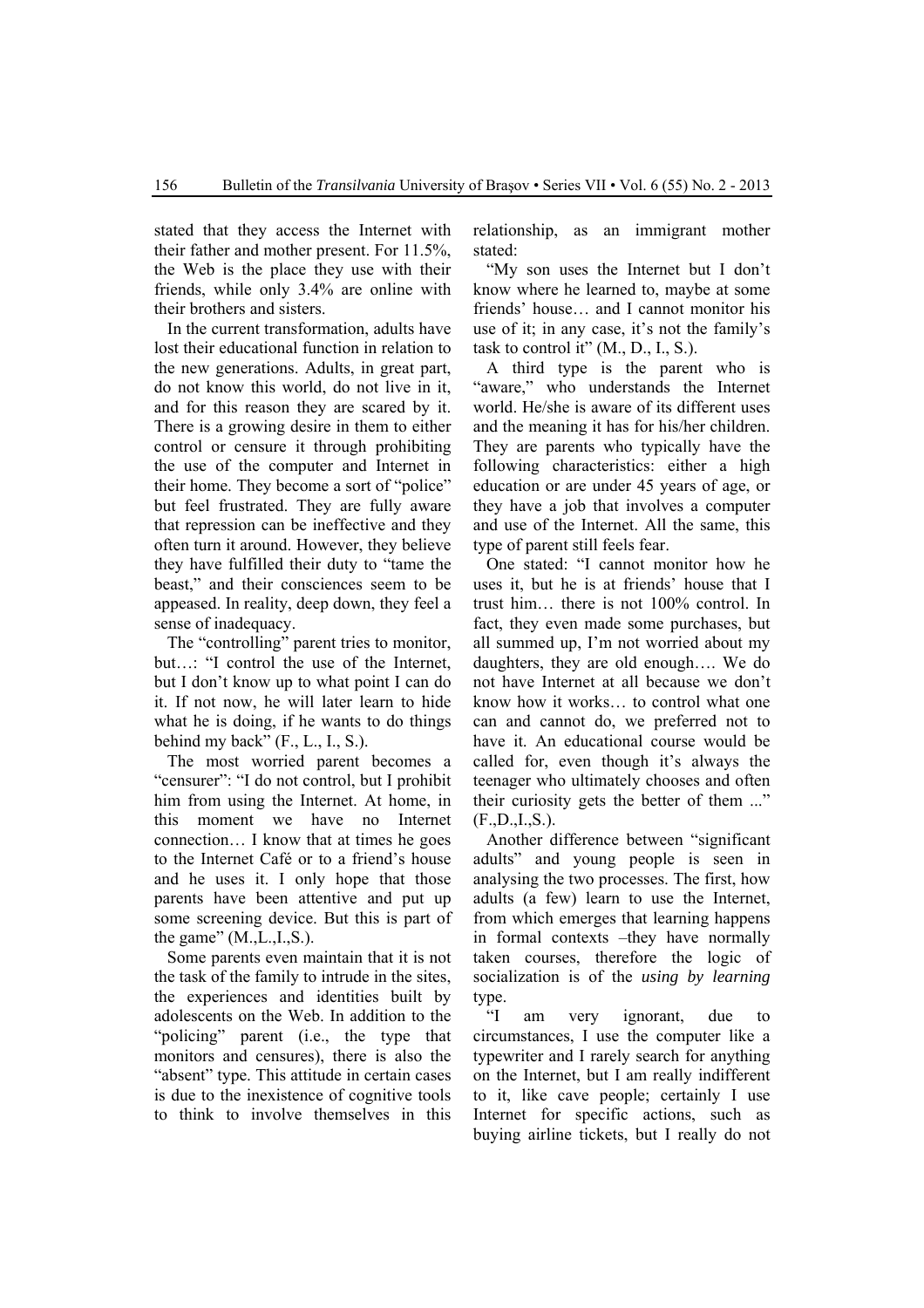like it at all. I prefer to read a book…. I learned it in the hospital, I had to learn on my own, the x-rays were no longer arriving on film but by computer…. If I need help, I ask Giacomo or my other son, my husband or whoever knows more than me"  $(F_., L_., I_., N.).$ 

Children are their reference point in case of difficulty, not only technical but also on ways to use the Web. Processes of "reverse socialization" are thus activated, just like the children of the first generation of immigrants who introduce their parents to the "new world" by acting as "bridges" between the old and new reality they face.

"Yes, I use it. I learned from my daughter; she is better at it" (M.,E.,S.,N.). We found two variables that differentiate within the world of adults: age and level of education. The lower the age under 40, the greater the level of education, the more probable is their familiarity with the Web. The adults with these characteristics know the logic of the Web, its tools and its possibilities. They are more aware of the need to follow their children, to act as models that they can imitate, to be mirrors for them in order to foster a responsible and free use of it. The young people interviewed use the Web according to the logic of learning *by doing*, i.e., they learn while using and at once changing the digital tool, outside of their formal context (Mongelli, 2009), in direct rapport with the tool. At the same time, they become creators of it, proposing new solutions that respond better to their interests. Its diffusion, therefore, goes ahead according to a "viral" logic, a contagious one. Best solutions are adopted and substituted only when a better one is found.

The quantitative surveys show that 65.7% of the people interviewed stated that they learned the ways and secrets of Web on their own. The second learning modality is the informal one, through one's peer group (for 11% of those interviewed),

that is, with their schoolmates  $(1.1\%)$  or the help of friends  $(10.1\%)$ . If the  $10.3\%$ who turns to their parents for advice or when in difficulty while surfing, then 4.9% avail themselves of formal means of learning.

#### **5. The teachers outside the team: who will explain to our youth a world unknown to us?**

The teachers have interiorized a prescribed role that fosters the transmission of skills and knowledge to their students, but they also feel a sense of frustration between their expected roles and reality. They cannot control the home environment of their students, they feel they should educate them on how to use new technologies, but they see that they know less. Their own role is questioned, and their own methods are presented as obsolete. Their previous monopoly of the content is put in crisis, which makes them look increasingly uncertain.

Today, there are many reference points on the Web for new generations; so many that they have lost their meaning and credibility. Formative teaching is substituted by "guiding" and "helping". The role of the teacher, at one time the absolute reference point and model, disappears and is substituted by the often exclusive relationship with electronic instruments that duplicate their presence.

According to this experience, there are teachers who are "giving up," who perceive their inadequacy and live it with resignation, almost with shame. Others instead rebel from being trapped by the change of context and assume a "censuring" strategy, justifying and invoking the regulation of its access, because the activity of the medium is negative due to it being a vehicle of content without worth, value and culture. People do not know how to dissociate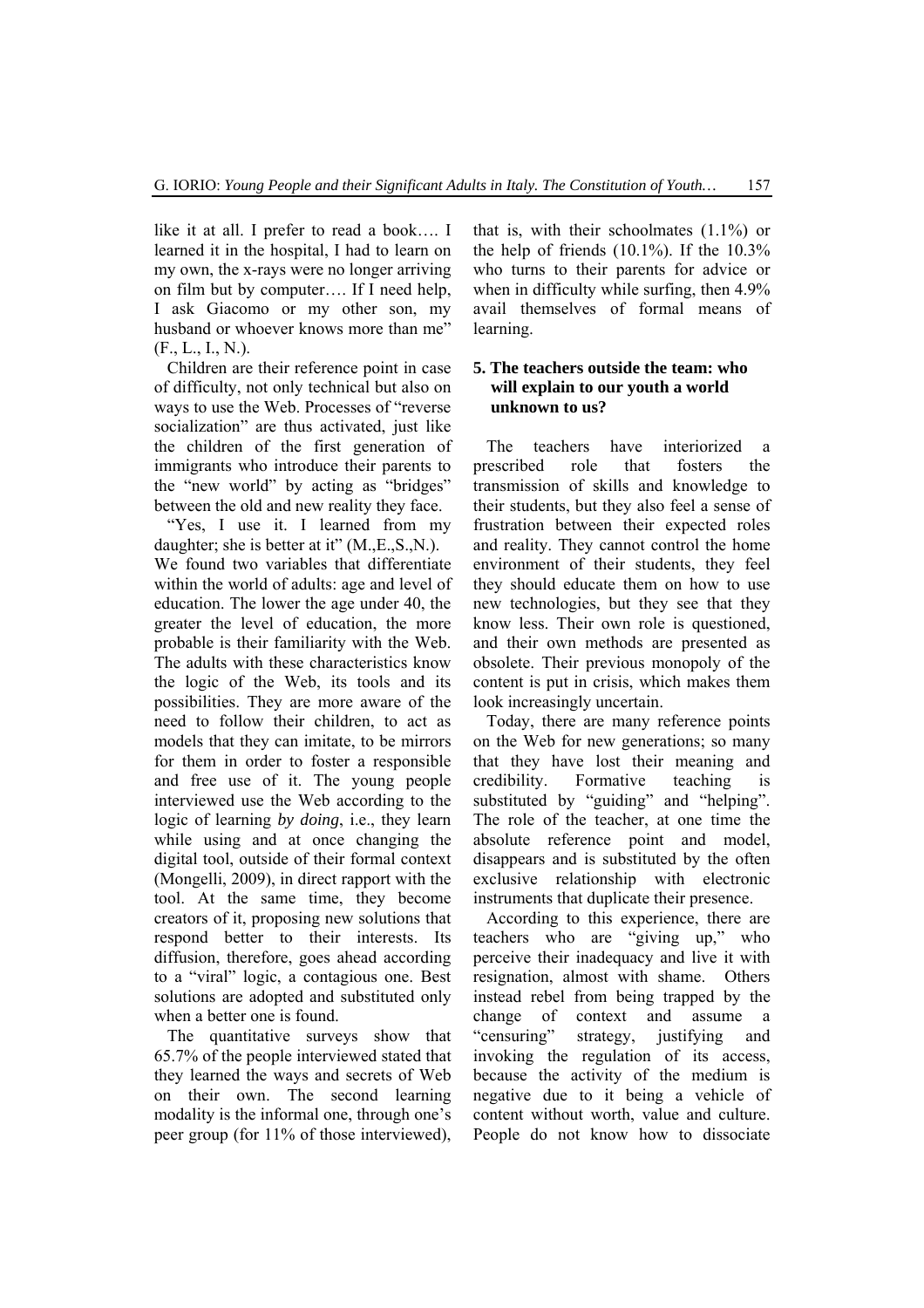content from form, object from the subject of knowledge, or content from the text. In the final analysis, at least in principle, also the form of the book is a technological media tool. However, there are also "integrated" teachers in the new world, who generally tend to be younger.

Teachers perceive themselves as inadequate because they recognize the fundamental importance of the Internet and often assume an attitude of "giving up":

"If I need advice, I turn to my students who know more than me… probably I am not aware of all the advantages and disadvantages connected with the Internet. Surely the possibility of gathering material, information in any moment, also for those who do research and study, is of great help... certainly...I feel a bit of a victim of my old schooling that keeps me bound to the book version"  $(M., L., S.)$  [11].

The image of the Web among teachers is very contradictory. On one hand, they perceive the risk of isolation that contrasts with what they maintain young people do, namely, chat, update their diaries, meet people, socialize through games and do research. On the other, with respect to the contents, another contradiction of opinion emerges which have its roots in the bookcentric culture: if the Web is perceived as an inexhaustible resource of information and material, at the same time, it is also perceived as a deterrent to the development of critical thinking. Beginning from analysing the data related to the propensity to take on deviant attitudes (tab.3), we find that they do not uphold the expectations of adults, and in particular, of the teachers interviewed. In fact, 89% of digital users have a propensity to 'high' transgression. against 86.3% of those with a 'low' propensity. This indicates that no association exists between the two variables (the median being 87.7%) and that the search for places where acting against of the laws of civil society does not

show to be correlated to the use of the Web.

Another aspect is the preoccupation that the use of the Web would provoke social isolation and produce young Internet users immersed in an imaginary reality with its own certainties and truths, a tribal world with symbols and identifying taboos. This is, in fact, how some teachers expressed themselves in the interview.

Crossing the data about Internet use with the index of frequency of 'alterity' (frequenting others), in order to empirically verify the image of the isolation caused by the Web, the theoretical hypothesis used in the adult interviews does not find any empirical support.

The results show that 83.3% have a 'low frequentation of their friends' on the Internet, while the percentage becomes 86.7% for the 'middle' level and reaches 91.4% for 'high' intensity and frequency with their own peers (Tab.3). This means that, in contrast to the expectations of the adults interviewed, the significance of the peer network grows in a manner directly proportional to Internet use.

In addition, the measure of openness or closure towards religious or ethnic diversity is slightly connected to the use of the Web: the frequenting of other religions or ethnic origins is equal to 87.6%, while the frequenters of people of ethnic groups and other faiths is equal to 86.8% (tab.3). Therefore, the results show that closure towards other faiths and/or ethnicities does not constitute a major factor in discriminating between users and nonusers of the Internet.

There is the risk expressed by other adults interviewed that the Internet creates the habit of being superficial. It does not encourage reading, intellectual curiosity, with it urging people to play games and be frivolous, and perhaps creating young people who are less intelligent: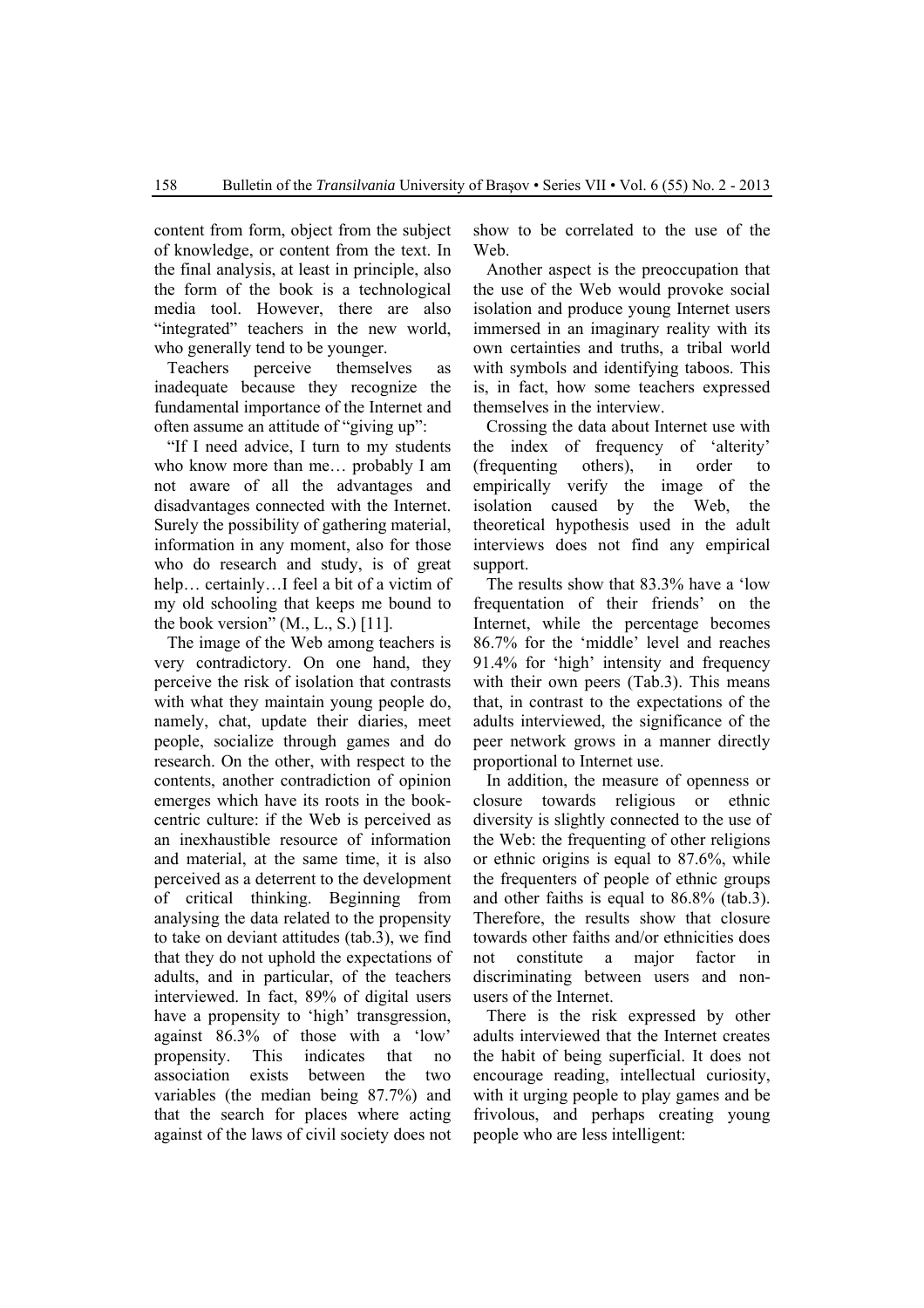"Internet has its worth and use but if it becomes – as it is for some teens – the few games in which they get immersed for hours, then it's a problem, a big problem: there is the automatic grammatical corrector and you find that they are always more ignorant... for the rest, it is an incredible simplification of things." (F., P., N.)

These worries are not confirmed in our empirical data, but indicate an association between the best school grades and their frequency on the Web, so much that among the subjects who have a 'high' school performance, the percentage of

Internet users is 90%, while a lower one (equal to 85.6%) for those with a 'low' school performance (Table 1). Reading by adults who see the Internet as an evasion that kills the use of books and commitment in school does not appear to be realistic.

There is a direct connection between the indexes of importance of the family and access to the Internet: a 'high' level of significance of family is 90.5% of Internet users, while 'medium' is 87.5% and 'low' 85.3%. This means that there is a connection between the propensity to use the Internet and significant family relationships.

Table 1

*Internet penetration rates by indexes of propensity towards deviance, frequenting others, significance of peer networks, school performance and significance of family* 

|          |       | Propensity to deviance |       |       | Frequent. others |       | Signific. peer networks |       |       |
|----------|-------|------------------------|-------|-------|------------------|-------|-------------------------|-------|-------|
| Internet |       | $\sim$ OW              | Med.  | High  | No               | Yes   | LOW                     | Med.  | High  |
| Yes      | 87.6  | 86.3                   | 89.1  | 89.0  | 86.8             | 87.6  | 83.3                    | 86.7  | 91.4  |
| No       | 12.4  | 13.7                   | 0.9   | l 1.0 | 13.2             | 12.4  | 16.7                    | 13.3  | 8.6   |
| Tot.     | 100.0 | 100.0                  | 0.001 | 100.0 | 100.0            | 100.0 | 100.0                   | 100.0 | 100.0 |

Table 2

*The crossing between Internet use and indexes of propensity towards deviance, frequenting others, significance of peer networks, school performance and significance of family* 

|          |      |      | Scholastic Performance |       | Significance of family |       |       |
|----------|------|------|------------------------|-------|------------------------|-------|-------|
| Internet |      | Low  | Med.                   | High  | Low                    | Med.  | High  |
| Yes      | 87.6 | 85.6 | 87.5                   | 90.0  | 85.3                   | 87.5  | 90.5  |
| No       | 2.4  | .4.4 |                        | 10.0  | 14.7                   | 12.5  | 9.5   |
| Tot.     | 0.00 | 0.00 | 100.0                  | 100.0 | 100.0                  | 100.0 | 100.0 |

Source: Own data.

There is a marked difference between the young people and the adult teachers in relation to the modality of learning on the Web. It has already been noted that the process for adult-parents is of the *using by learning* type, with their use being the effect of a learning that occurred in a formal context and there is a type of reproductive use and not a creative one with new uses, as for young people.

"I took part in an organized course and then I taught myself" (F., L., S.).

Not everyone is awkward towards the new reality. There are teachers who are taken with it and are "integrated" into new technologies. In fact, the teachers are clearly differentiated by their age. Those under 40 are also part of the Internet world and have managed to better combine their traditional education with a new creative practice of the Web. In fact, the generation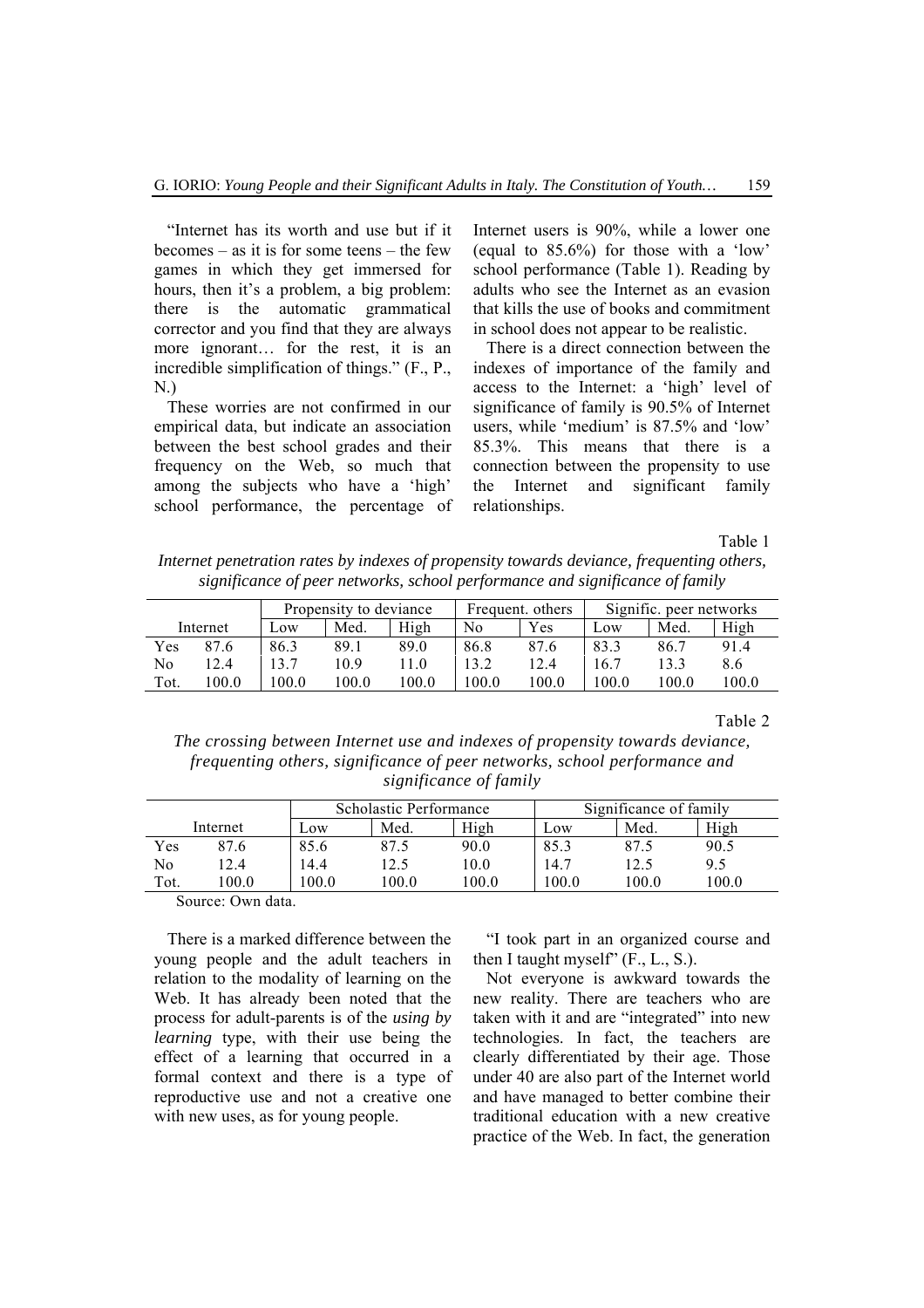in their thirties usually becomes familiar with Internet during their university years and, living as students and youths the novelty of the new technologies.

"To have a computer and the chance to use it already as children, and to be educated in its use is fundamental – to have limits with respect to its use. Internet is like life: you have to know how to enjoy it, know where you are heading, and the places where you should not go" (M., P., N.).

In the North as in the South, whether they teach in professional schools or lyceums, whether they are teachers of classical, technical or scientific subjects, whether they are male or female, teachers feel the frustration of having to prepare their students for a world that they do not understand.

It seems that the threshold for this debate is the dam that forms a watershed between the two worlds, also among the teachers, namely, between the ones who are "aware" of the opportunities and the risks and the ones who "censure," and walk with fear and ignorance in the world of virtual reality.

# **6. The targets of Internet use: the results of the multidimensional analysis**

In order to offer a complete analysis of the homogeneity and discontinuity of the modalities of using the Internet by young people in relationship to their social context of reference, the results that emerged from the standardized questionnaire have been elaborated first through a multiple correspondences analysis and then through a cluster analysis.

In an attempt to summarize the results which emerged from the MCA, three significant factors that together sum up the

data collected about the Internet used by the students interviewed can be made. The first factor can be interpreted in relation to the use/non-use of the Internet and therefore refers to such a dichotomy. In particular, a more in-depth analysis shows that the area of the non-use of the Web is characterized by the presence of subjects from foreign countries, with scarce material resources. All the same, these students take hold of the educational experience, recognizing it as a channel for social mobility.

The second factor is related to the casual use of the Internet, versus a knowledgeable or instrumental use of it to reach general values and goals. In this case, the characterizing factors relate to the recreational use of the Web which is not used to establish relationships, to study or express social and ethical values. They are young people with scarce cultural and social resources available. Disoriented and exposed to violence, they are generally young people who believe in the value of cleverness and see in the Web a social space, a forum in which they can rebuild their subjectivity, and a relational visibility that legitimates institutional paths they cannot take. They are not happy at school, they do not like studying and they would like to drop out of school in order to go to work.

Finally, the third factor represents the dichotomy between a competent and a non-competent use of the Internet and refers to those with a high degree of commitment. They are the adolescents who use the Internet in a boundless measure, aiming to fulfilling life projects that are independently developed, but within legitimate institutional paths such as school, university, the family and civic groups. They come from families with a high level of cultural capital.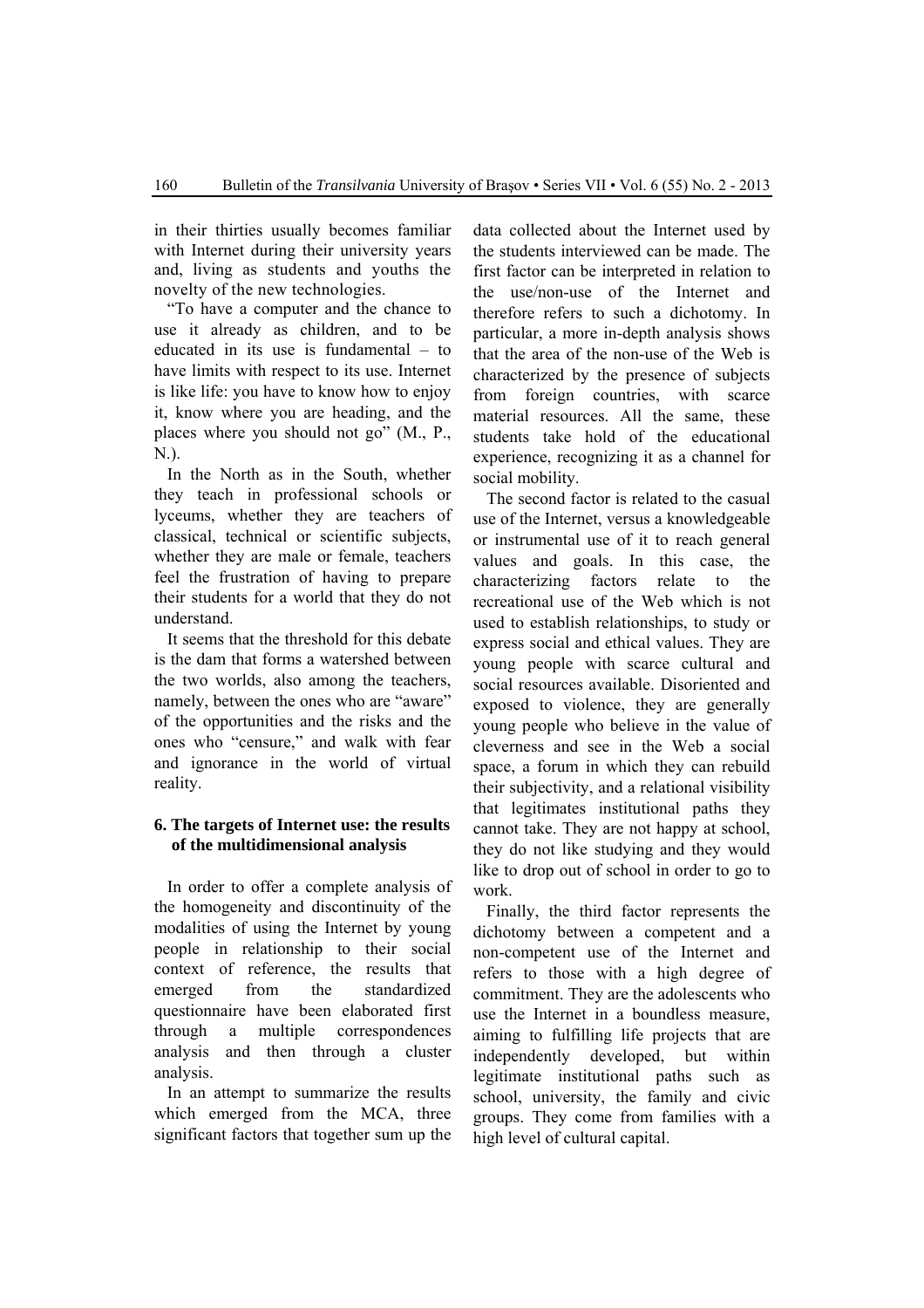On the basis of these first results, it has been possible to outline the general profile of the students on their way of using the digital technology in relationship to their characterization. For example, of their school experience, their social and cultural capital, their anchorage to the social structure.

The results of the cluster analysis [12] therefore indicate that there are three groups which articulate the relationship between the Internet and adolescents: the first two are characterized by the use of the Web, but according to different logics and configurations, the third is typified by its non-use of the Web.

The first cluster gathers the 'adolescents online,' young people who make continuous use of the Web, at home or school. They are "techno-committed". This group has a prevalent female presence, students attending the lyceum, who have a high level of social and cultural resources available. These young Internet users make up 50% of the group interviewed and come from families with parents with medium to high levels of education and who are prevalently professionals. They show a capacity to use technological resources that is strongly self-directed, which allows them to follow life-paths that are rich and meaningful. They are adolescents who have very good school performances in the present, but also a past with a successful school ranking, and who see themselves as aiming to increase their knowledge at university level. These adolescents have strong bonds with their parents (above all their mothers) and teachers, who are they consider to be reliable. They live important group and volunteer experiences, they love reading books and newspapers, and recognize the giving of themselves and gratuity as the value of their existence. In addition, their experience with Web is

mainly a solitary one, even though they have parents who know what the Internet is and use it.

A second group of young people, who regularly use Web, is characterized by the presence of males attending professional and technical institutes. Their school experience is characterized by boredom. They have little trust in their teachers, they do not recognize their authority, nor identify with it as a role that they wish to achieve. School is a bother to them, for the most part imposed, and their grades are low. Their career path is a course with obstacles, which they hope to leave as soon as possible. They are young people who are alienated. They do not read newspapers, they do not like any type of reading, nor listening to music. Their relational world is rather impoverished. They do not frequent associations or groups, and even their relationship with their mothers is unstable. They are youths with scarce cultural and social resources coming from extended families and the lower class. Their parents do not have an education beyond the mandatory school level and hold manual jobs. Their life is all about the Internet, experiences lived in loneliness, without mothers or fathers, nor a significant adult who can act as a guide for them. The value they believe in is cleverness. They have no plans for their lives, but as adults they would like to become successful and their inclination to deviance is high.

The third group is characterized by the non-use of digital instruments. They are the "techno-absent". Internet is an experience known to about 12% of the adolescents interviewed. In a large part, they are students who attend professional institutes and do not have Italian citizenship. Their life is characterized by scarce material resources. Their parents are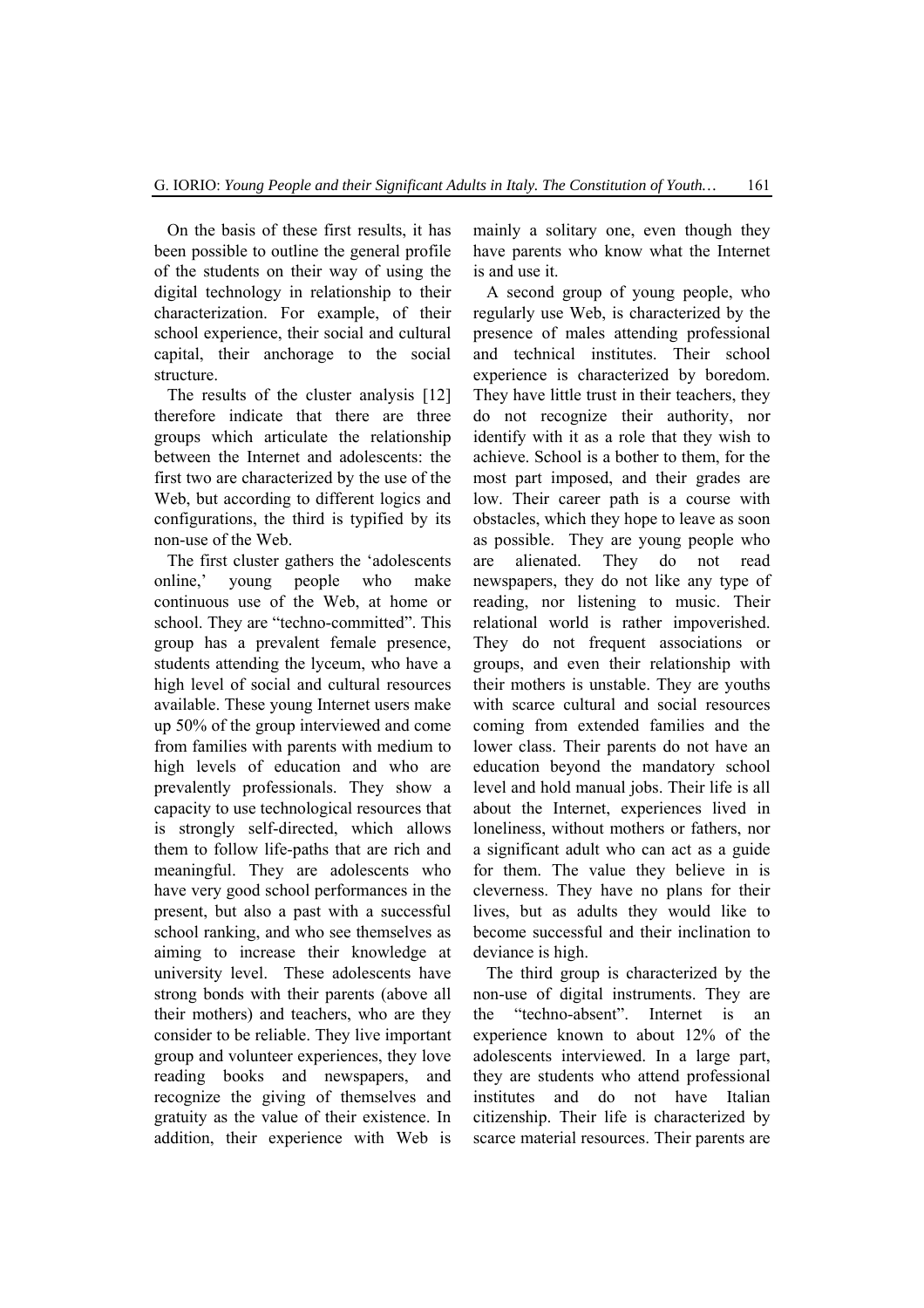blue collar workers or work in agriculture and their level of education is low. All the same, these students take hold of the educational experience, recognizing it as a channel for social mobility. They struggle through school, but they recognize their teachers as a point of reference upon whom they can count and as examples to follow. Their free time is characterized by the mere listening to pop music and rock. They have no groups of friends, belong to no associations, and have never been to the theatre or to play sports.

# **7. Conclusions**

One of the most significant results of the research relates to the generations of young people characterized by their use of the digital technologies. In a Mannheim sense, this is precisely the characteristic of a new generation. It is expressed in the awareness, in both youths and adults, that there is a "new world," made of practices, social relationships, roles, values, meanings, significance and experiences, therefore of institutions, known and practiced by the first, but not by the latter. This is the cultural experience that defines today's young people.

The "over 40s" belong to one of the last generations who had the privilege of facing the first challenges of life while having a relatively solid tradition as a reference point. The cultural patrimony of their own parents. This link, made of memories, rules and customs, was faced by each subject, to then come to accept it, put it into context, or rather introduces new things into it, which in each person's life the historical circumstances and one's own "inner conversion" (Archer, 2003) appear necessary. For millenniums, this constant transmission of knowledge, techniques, collective ethos, ways of life and their

progressive adaptations, was the typical process of continuity of the passage from one generation to the next. Modernity has already characterized itself for its certain degree of counter-traditionalism towards the other era, highlighted by Weber and all the classical sociologists. However, the principal element of our time refers that changes and crisis have become not only a condition of "normality" of modern human beings, but have also grown in intensity.

Today, the "handing on" of the past to the future, in the same way that history is passed on to us, is no longer possible. Between the testimony of what has already been lived and the preparation for the near future, the technological and virtual transformations of life have determined an impoverishment of the communicative and pedagogic power of which the "adults" naturally availed themselves to lead their children and grandchildren towards an adolescence of awareness, the precursor of a responsible adult age. Technology is also the factor that has broken that generational bond between adults and youths, which is also a second indicator of the birth of generations.

In addition, the process of "appropriation" and "initiation" of new realities and their meaning, founded on a new technological context, seems to follow the logic of a "reverse socialization". When adults have to learn how the world of "virtual reality" works (Castells, op. cit., pp. 430-7), they turn to young people, recognized by them as the best teachers of the secrets of the "new world." In brief, school and family, teachers, mothers and fathers entrust themselves in large part to adolescents, their children or students, in order to access the digital resources that pervade our daily reality. Nevertheless, when the attempt to penetrate the new world of the Web is absent, young people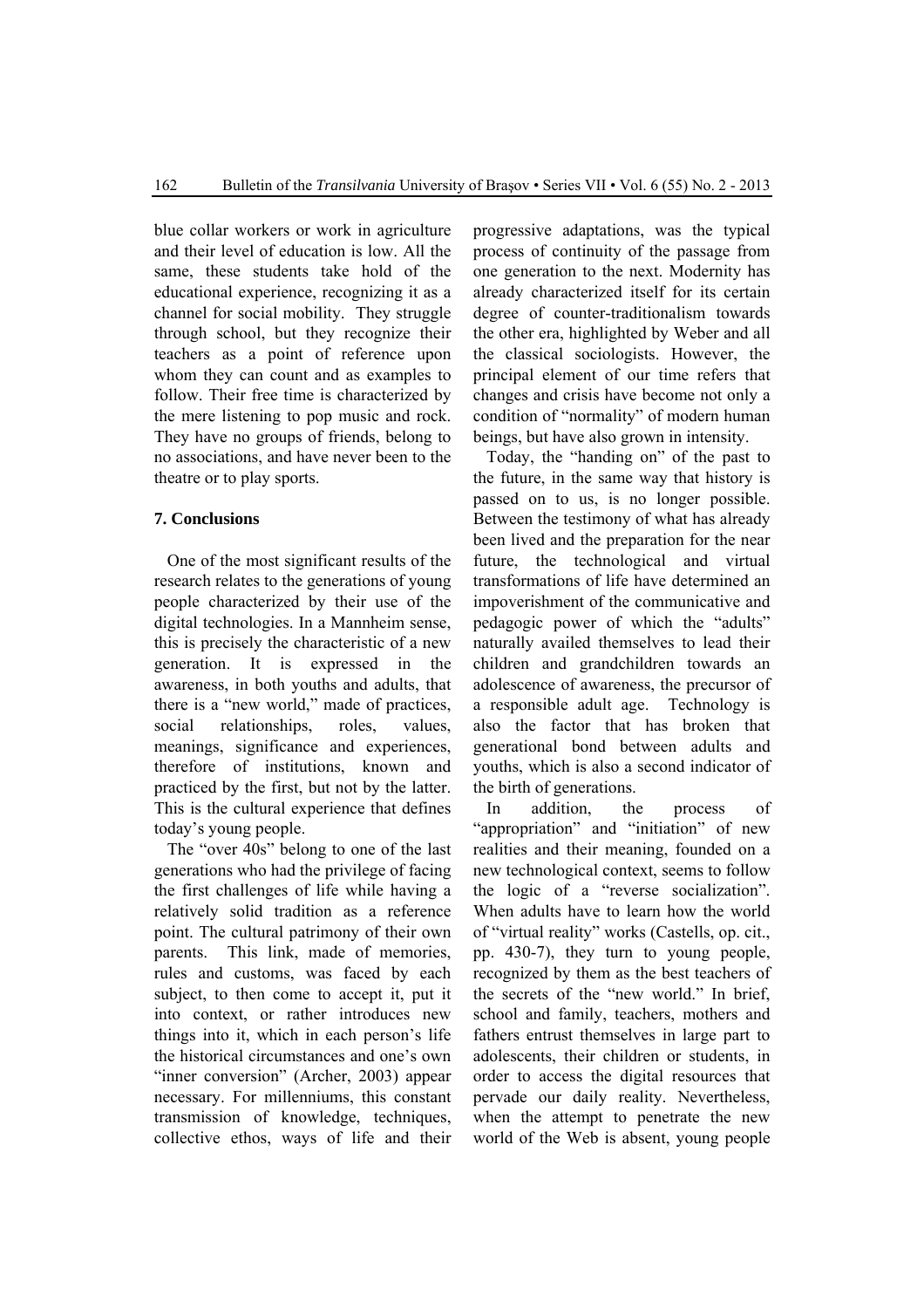have to try to find the meaning of their reality on their own. The entails the risk that the different generations will unexpectedly become alienated from each other. The fact that we must begin from this means that the Internet is not only a medium of communication or new technology. In fact, it has become a cultural environment of our very production and distribution, the typical element of today's society that finds expression in generational relationships.

#### **Notes**

- 1. Indexes composed of the questions: To travel on public transport without paying, point 1; To take something without paying, point 4; To get in a fight with other youths, point 2; to break a bench, point 3; To drink too much, point 2; To pick on someone weaker than you, point 3; To write graffiti on walls, point 2; To use bad language, point 1.
- 2. Indexes composed of the questions: 1 "You are friends with people of other faiths"; 2 "You are friends with foreigners."
- 3. Indexes composed of the questions: 1 "Who helped you to chose your high school?" 2 "How important is what your friends think of you to you?", 2 "How much do you trust your friends?", 3 "Who would you turn to if you had a problem with …."
- 4. Indexes composed of the questions: 1"Who helped you to choose your high school?" 2 "How important is the opinion that your Mother, Father, brothers/ sisters have of you?" 3 "How much do you trust your mother/ father/ brothers/ sisters?" 4 "Who would you turn to with a problem?"
- 5. Indexes composed of the questions: 1 "What grades did you receive in Middle School?", 2 "Did you ever have to repeat

an academic year?", 3 "In the previous school year, did you have any incompletes in any subjects?".

- 6. The active variables referring to the following macro areas were exposed to MCA: internet connection at home; use of the internet by parents; use of the internet by the youth with their parents; education level of the parents; students' frequentation of persons from other ethnicities or different faiths; type of support in choosing websites; school achievement of students. In addition, as illustrative or supplementary variables, were the age of the students, their residence and religion (also of the parents).
- 7. The MCA made it possible to set out three more significant factors that explained about 44% of the inertia.
- 8. To this end, a grouping technique around mobile centres was adopted, by using the coordinates of centroids of different groups. The interactions that followed thus gave place to an optimization of the divisions through the transfer of a few cases from one group to another, on the basis of the identification of the barycentres and the minimization of the distances.
- 9. The characteristics of the young people interviewed indicated in parenthesis are gender (M=Male/F=Female), school (L=Lyceum/P=Professional), nationality (I=Italian/S=Foreigner), region (N=North/S=South).
- 10.The characters of the parents interviewed indicate gender (M=Male, F=Female), level of education (E=Elementary/ L=Lyceum/D=Degree/M=Masters), nationality (I=Italian, S=Foreigner) and region (N=North, S=South).
- 11.The teachers of the youths interviewed are classified by gender (M, F), the school in which they teach (L., P.) and the region (N., S.).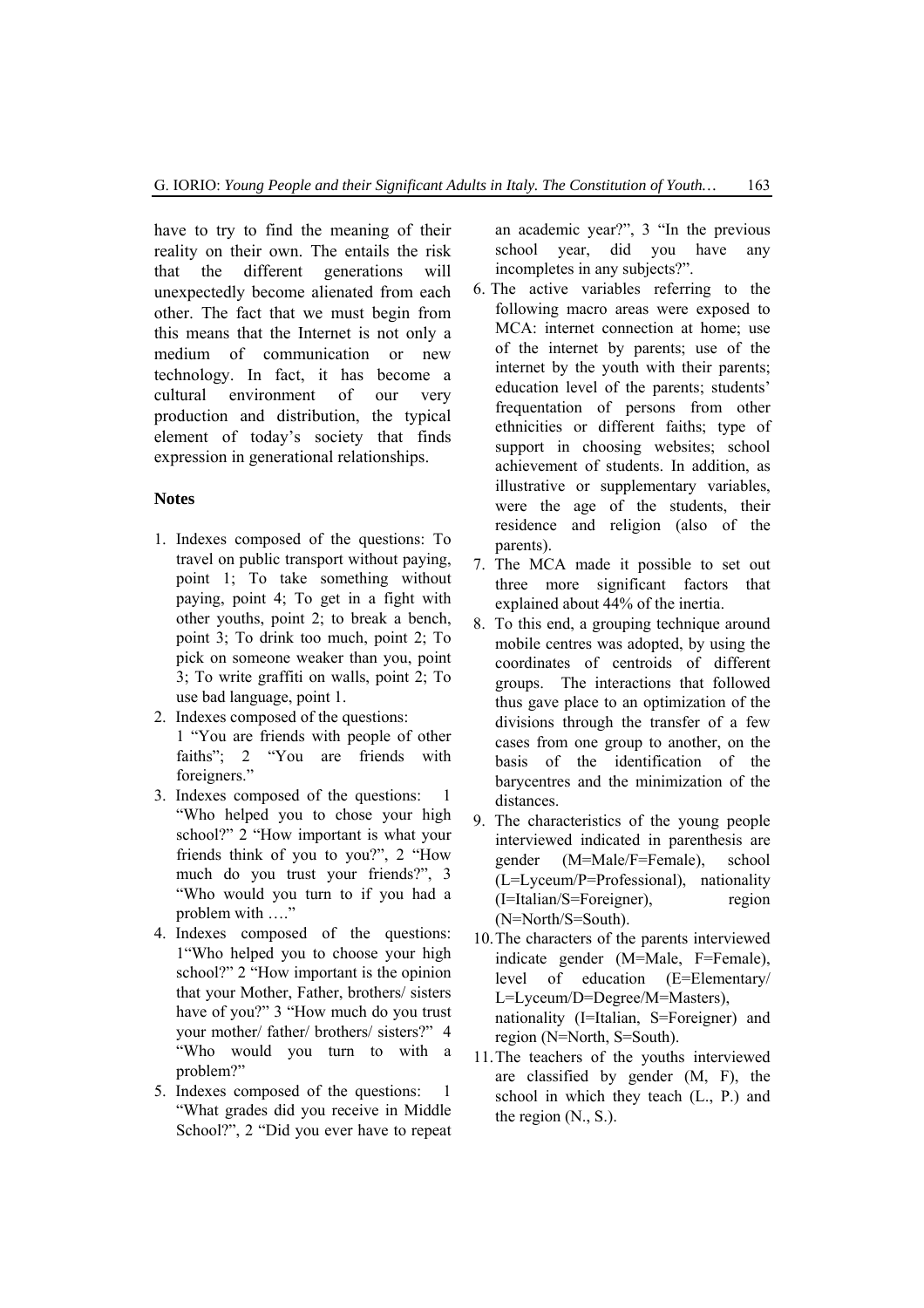12.We first began to save the factorial coordinates obtained from the MCA on the first three factors and then the cluster analysis was done on these cases.

#### **References**

- 1. Antonietti A., Fabio R.A.: Guarneri A.: *I media culturali e i giovani. Profili d'uso (The Cultural Media and the Youth. Use Profiles)*. Roma. Carocci, 2005.
- 2. Archer, M.: *Structure, Agency and the Internal Conversation.* Cambridge. Cambridge University Press, 2003.
- 3. Bartezzaghi, S.: *L'ha detto Internet. Quando il sapere è aperto a tutti (It's the Internet. When knowledge is open to all*). In: La Repubblica, 28<sup>th</sup> of March 2005.
- 4. Berger, P. L., Luckmann, T.: *The Social Construction of Reality: A Treatise in the Sociology of Knowledge*. Garden City, NY. Anchor Books, 1966.
- 5. Besozzi, E. (ed.): *Tra sogni e realtà*  (*Between dreams and reality*). Rome. Carocci, 2008.
- 6. Carlini F.: *Divergenze digitali (Digital divergences)*. Rome. Manifesto libri 2002.
- 7. Castells M.: *La nascita della società in Rete* (*The Rise of the Network Society*). Milan. Università Bocconi Editore, 2002.
- 8. Cavalli A.: *Giovani a scuola (Young people in school)*, Bologna. Il Mulino, 2007.
- 9. Cavalli A.: Bagnasco, A., Barbagli, M.: *Corso di sociologia* (*Sociology Course*). Bologna. Il Mulino, 2008.
- 10. Corbetta, P.: *Le tecniche di analisi qualitative (The Techniques of*

*Qualitative Research)*. Bologna. Il Mulino, 2003.

- 11. Draper, H.: *Berkeley: the new student revolt.* New York. Grove Press, 1965.
- 12. Goffman, E.: *The Presentation of Self in Everyday Life.* New York. Doubleday Anchor, 1959.
- 13. Granieri, G.: *Blog generation*. Bari-Rome. Laterza, 2005.
- 14. Himanen, P.: *The Hacker Ethic on the Spirit of the Information Age*. New York. Random House, 2001.
- 15. Iorio, G.: *Il divario digitale. Internet e la cittadinanza elettronica* (*The digital divide. Internet and e-citizenship*). Cagliari. Punto di fuga, 2004.
- 16. Iorio, G.: *Manuel Castells: La società a Rete e il destino della sociologia contemporanea (Manuel Castells: The Network Society and the Fate of Contemporary Sociology).* In: Quaderni di Teoria Sociale, no.1/ 2005.
- 17. Iorio, G.: *Introduzione* (Introduction). In: *Tecnologia e mutamento sociale (Technology and Social Change)*, Ogburn, W.F. (ed). Rome. Armando, 2006.
- 18. Iorio, G.: *Sombart e il posto della tecnica nella società* (*Sombart and the place of technology in society*). In: Tecnica e cultura, Calimera (Le). Kurumuni, 2011.
- 19. Lessig, L.: *The Future of Ideas*. New York. Random House, 2001.
- 20. Lévi-Strauss C.: *La Pensée sauvage (The Savage Mind)*. Paris. Librairie Plon, 1962.
- 21. Lévy, P.: *Cyberculture. Rapport au Conseil de l'Europ (Cyberculture. Report of the European Council).* Paris. Editions Odile Jacob, 1997.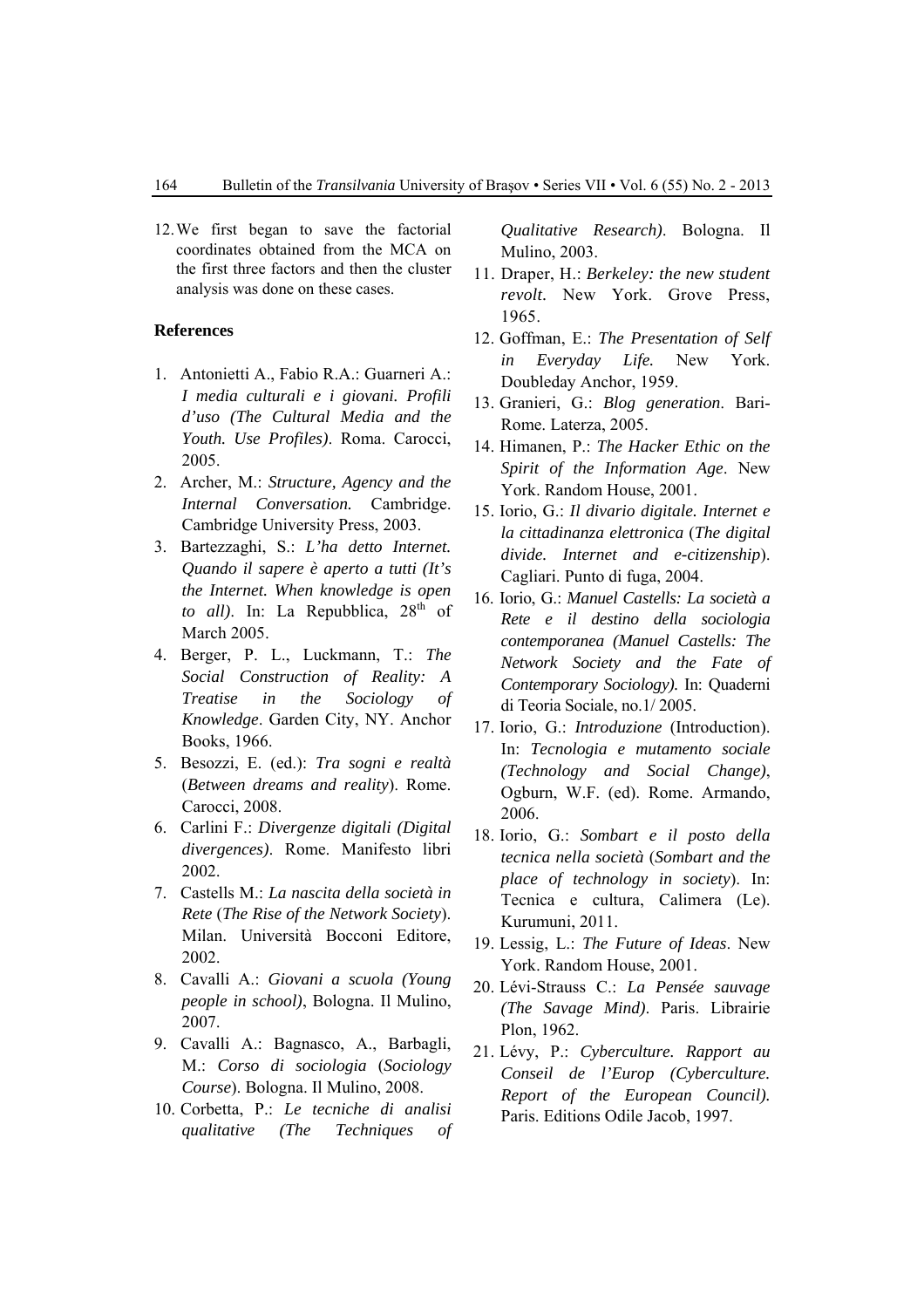- 22. Levy S.: *Hackers. Heroes of the Computer Revolution*. Doubleday. Garden City, 1984.
- 23. Lewis, M.: *The New Thing: A Silicon Valley*. New York. W.W. Norton, 2000.
- 24. Mannheim, K.: Il *problema delle generazioni (The problem of generations).* In: Sociologia della conoscenza, Bari. Dedalo, pp. 323-371.
- 25.Maragliano, R.: *Dovete smetterla, cari adulti, di voler 'addomesticare la bestia (Dear adults, you have to stop, if you want to tame the beast).* In Telèma, year VII-2001, pp.24-8.
- 26. Martinotti, G.: *Prefazione* (*Preface*). In: Castells M., *op. cit.* 2002.
- 27. Mead, G.H.: *Mind, Self, and Society*. Chicago. University of Chicago Press, 1934.
- 28. Mead, M.: *Culture and Commitment: A study of the generation gap.* Garden City, N.Y. Natural History Press, 1970.
- 29. Mongelli, A.: *Nooschooling*. In: Besozzi, E. *op. cit*. 2008.
- 30. Morcellini, M. (ed.): *Il medioevo italiano. Industria culturale, tv e tecnologie tra XX e XXI secolo (The Italian Middle Ages. Cultural industry, TV and technology between the 20<sup>th</sup> and 21st century).* Rome. Carocci, 2005.
- 31. Ogburn, W.F.: *Tecnologia e mutamento sociale (Technology and Social Change)*. Rome. Armando, 2006.
- 32. Postman, N.: *The disappearance of Childhood: Redefining the Value of School*. New York. Vintage Book, 1982.
- 33. Prattico, F.: *Vivranno in una realtà diversa*. In: Telèma, year VII-2001, p.7.
- 34. Prensky M.: *Digital Natives, Digital Immigrants Parts 1, On the Horizon*. Vol. 9, no.  $5/2001$ , pp. 1 – 6.
- 35. Ricciardi, M.: *Lo schermo e lo specchio* (*The screen and the mirror*). In: *La vita sullo schermo*, Turkle, S.(ed). 2005, p. VI-XXIV.
- 36. Rivoltella, P.C.: *Screen Generation*. *Gli adolescenti e le prospettive dell'educazione nell'età dei media digitali (Screen Generation*. *Adolescents and the prospects of education in the age of digital media)*. Milan. Vita e Pensiero, 2006.
- 37. Roversi, A.: *La comunicazione mediata dal computer (The computermediated communication).* Bologna. Il Mulino, 2001.
- 38. Sombart, W.: *Technik und Kultur*  (*Technology and Culture*). In: Archiv für Sozialwissenschaft und Sozialpolitik, no. 33/1911, p. 305-347.
- 39. Tapscott, D.: *Growing up Digital. The rise of the net generation.* New York. McGraw-Hill, 1998.
- 40. Turkle, S.: *The Second Self: Computers and the Human Spirit.* Cambridge, MA. MIT Press, 2005.
- 41.\*\*\*Censis/Ucsi: *Quinto rapporto Censis/Ucsi sulla comunicazione in Italia. 2001-2005. Cinque anni di evoluzione e rivoluzione nell'uso dei media* (Censis/UCSI: *The Fifth Report of Communication in Italy: 2001-2005. Five years of evolution and revolution in the use of media*). Available at: www.censis.it, 2005.